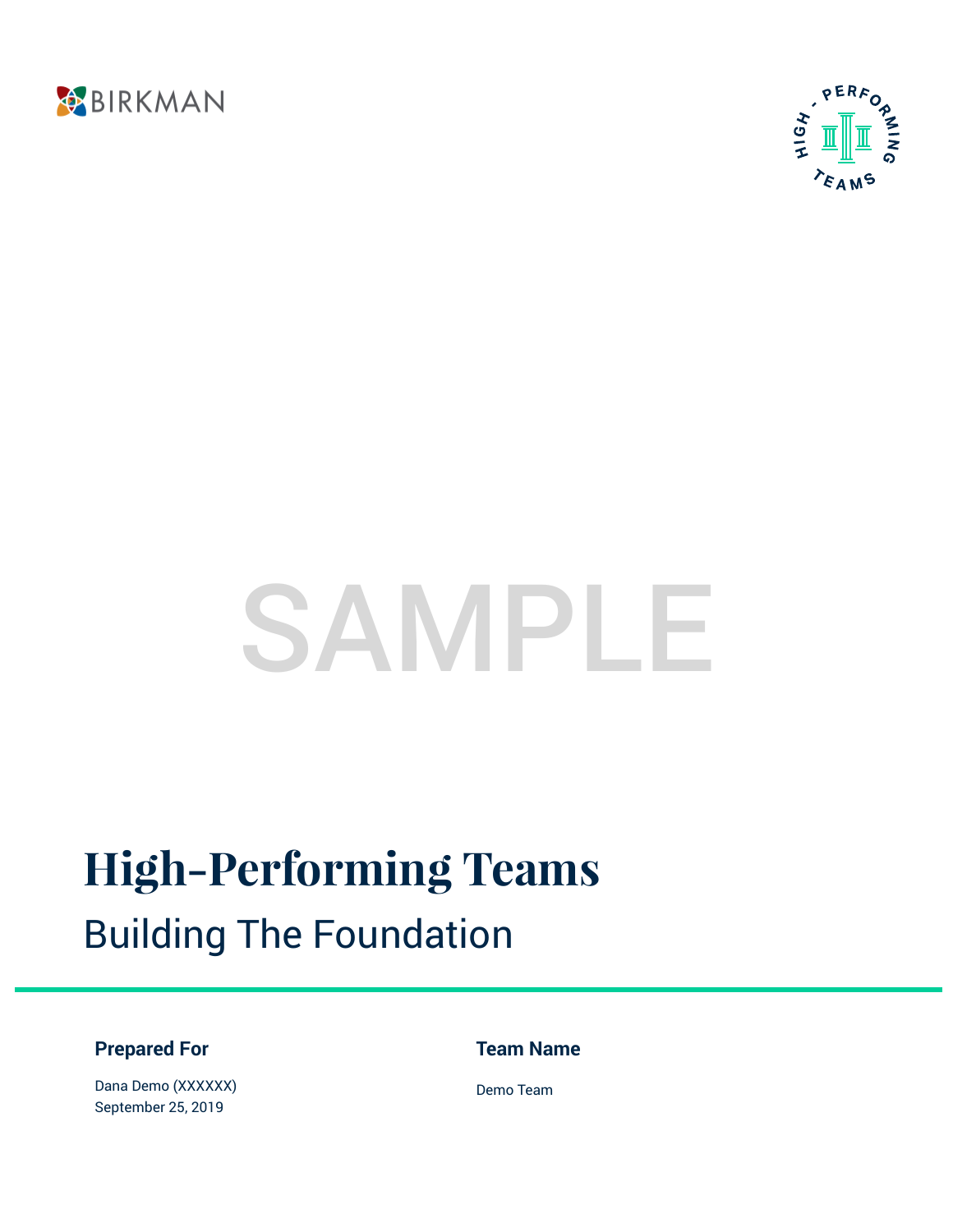### **Table of Contents**

| <b>Introduction and Objectives</b> | $\mathbf{3}$    |
|------------------------------------|-----------------|
| <b>High-Performing Teams</b>       | 4               |
| <b>Purpose</b>                     | $\sqrt{5}$      |
| <b>Clarity</b>                     | $6\phantom{1}6$ |
| <b>Psychological Safety</b>        | 8               |
| <b>The Birkman Method</b>          | 11              |
| <b>Usual Behavior</b>              | $12$            |
| <b>Interests</b>                   | 20              |
| <b>Needs</b>                       | 25              |
| <b>Action Plan</b>                 | 29              |
| <b>Glossary</b>                    | 35              |
|                                    |                 |

# SAMPLE

**2**

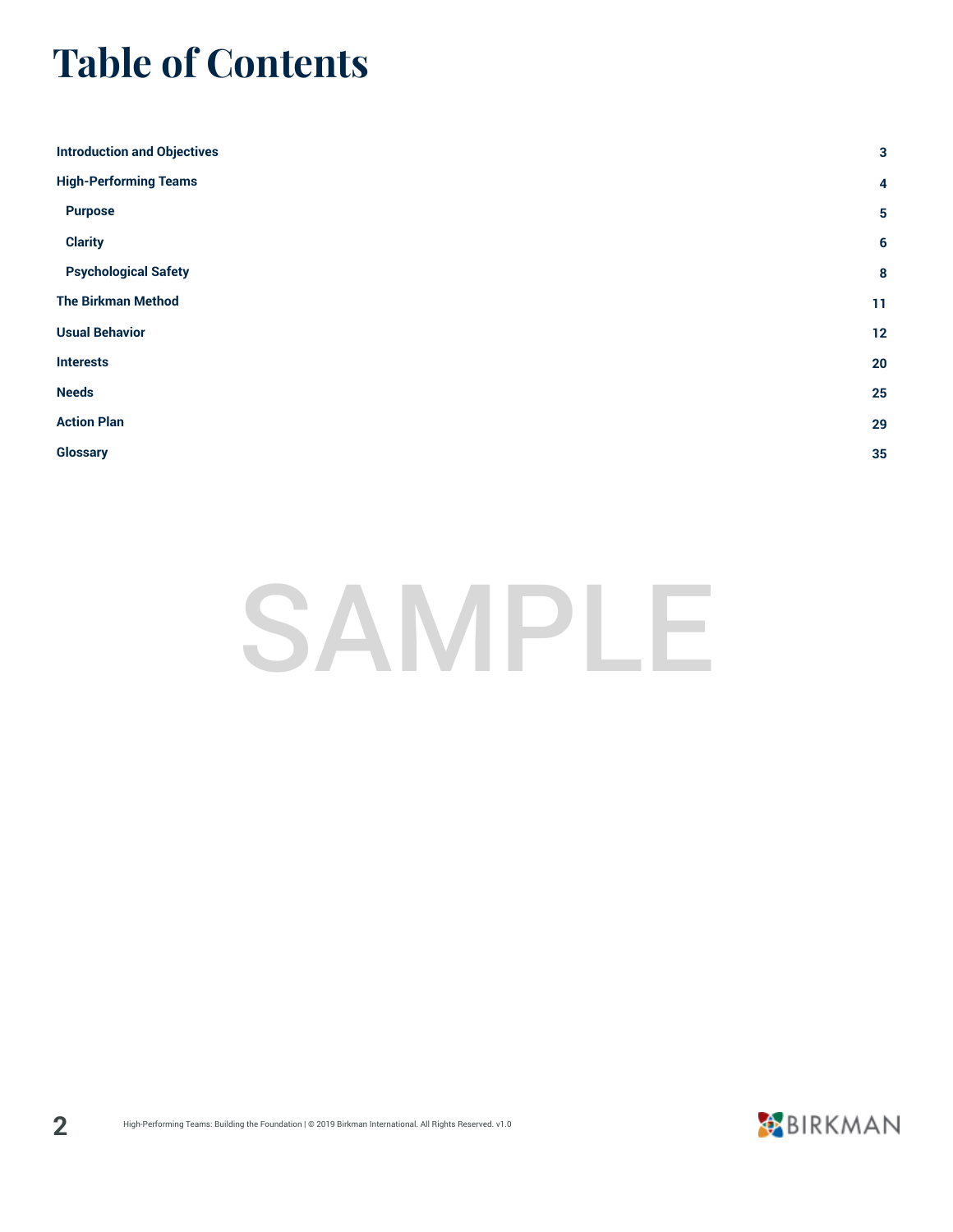# **The Birkman Method**

The Birkman Method is a valuable tool to help high-performing teams uncover their Purpose as well as create Clarity and Psychological Safety. Birkman helps individuals and teams bring awareness to their Usual Behaviors in addition to the Interests and Needs they have in the workplace. When individuals can talk more clearly about their unique behaviors, and even more, better understand the approaches of others, teams can be more effective and intentionally leverage everyone's diverse styles.

Birkman...



There are three core insights from The Birkman Method that will help build your high-performing team:

- **1. Usual Behavior**
- **2. Interests**
- **3. Needs**



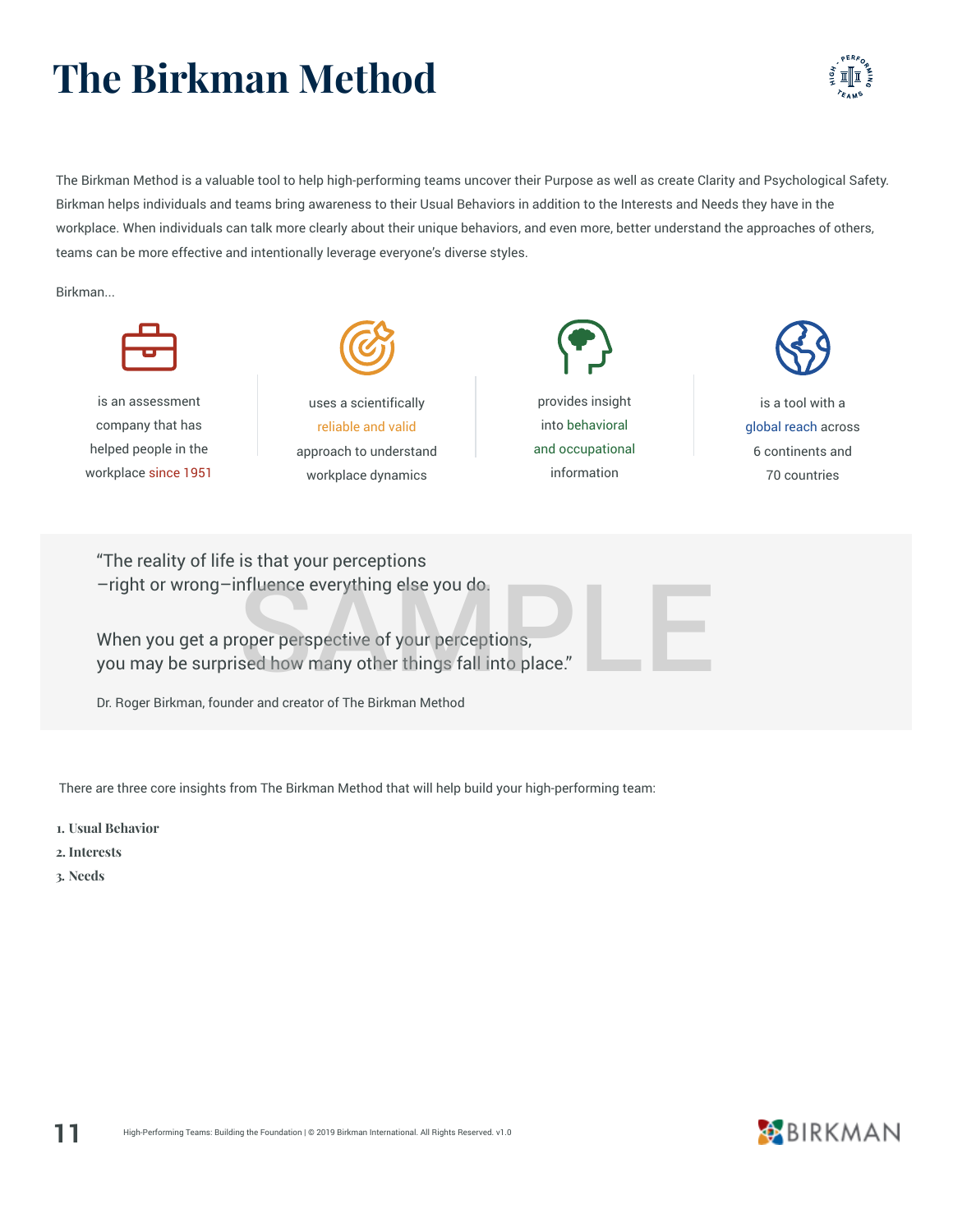### **Leveraging Your Diverse Strengths**

High-performing teams recognize and appreciate that team members can utilize a variety of behavioral approaches to achieve success and that the best teams intentionally leverage their diverse strengths..

**Your Usual Behavior shows that you tend to be Insistent, Assertive, and Social.** Take a moment to reflect on how these behaviors characterize your approach at work. In the space below, write about how these behaviors act as strengths and specific ways you can leverage them in the future.

#### **Insistent How this behavior is a strength for me:**

- You are thorough when planning and preparing.
- You tend to work carefully and strive for accuracy.  $\bullet$
- You approach projects in a structured and methodical manner.

#### **Assertive How this behavior is a strength for me:**

- You naturally speak up and express your opinions openly.
- You seek to influence and convince others of your point of view. convince others of your point of view.
- You are quick to take a stand and enjoy exercising authority.

### **Social How this behavior is a strength for me:**

- You have a friendly and approachable style.
- You tend to be active in group discussions and meetings.
- $\bullet$ You find it easy to start conversations, even with new people.

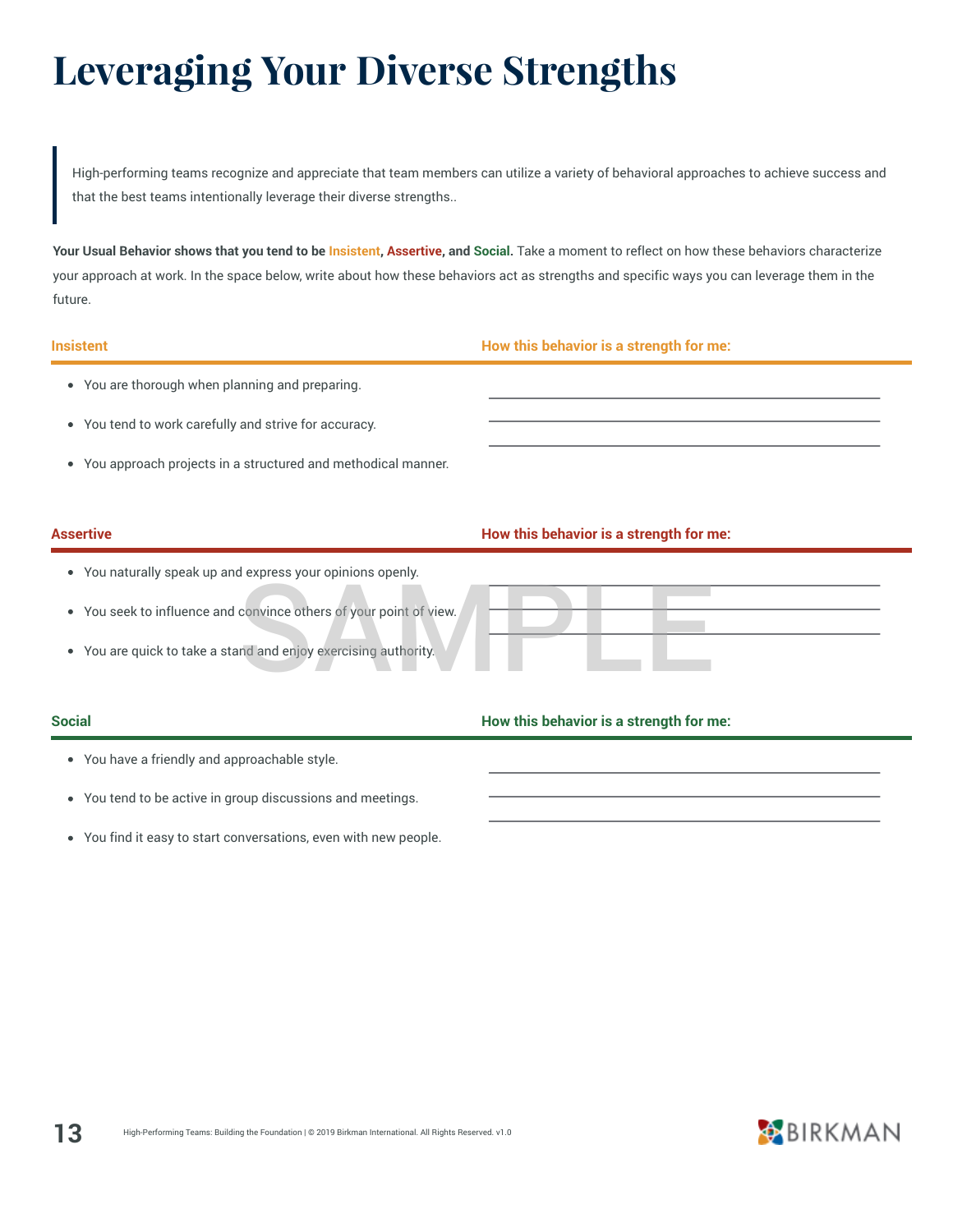## **Your Team's Overused Strengths**

Below are the three ways that your team's strengths can turn into liabilities

#### **Paced**

At times, does your team's Paced style come across as being too slow to act?

Tips to keep in mind:

- Be intentional about completing tasks rather than only thinking about them
- Create a checklist of items to get done every day
- Put dedicated time toward thinking and use the rest of your time for implementation

#### **Expressive**

At times, does your team's Expressive style come across as being too emotionally charged?

Tips to keep in mind:

- Focus on practical ideas and outcomes
- Emphasize facts and concrete objectives
- Communicate in a slow, methodical manner

#### **Reflective**

At times, does your team's Reflective style come across as though members are over-processing information?

Tips to keep in mind:

- Emphasize immediate execution and actionable next steps
- Simplify problems and decisions by intentionally focusing on core issues only
- Make decisions at an 80% confidence level, not 100%

Have you seen these behaviors play out in an ineffective way on your team? What are the signs that your team may be over-using these behaviors? play out in an ineffective way on your team? What are the signs that your team ma

How might your team benefit from the opposite approach of being **Active**, **Practical**, and **Decisive**? What effective tactics might you consider employing? You can reference the Glossary of Usual Behaviors for definitions.

What are three action items your team can commit to doing when you see these behaviors turn into liabilities? How can your team manage these behavioral challenges more effectively in the future?

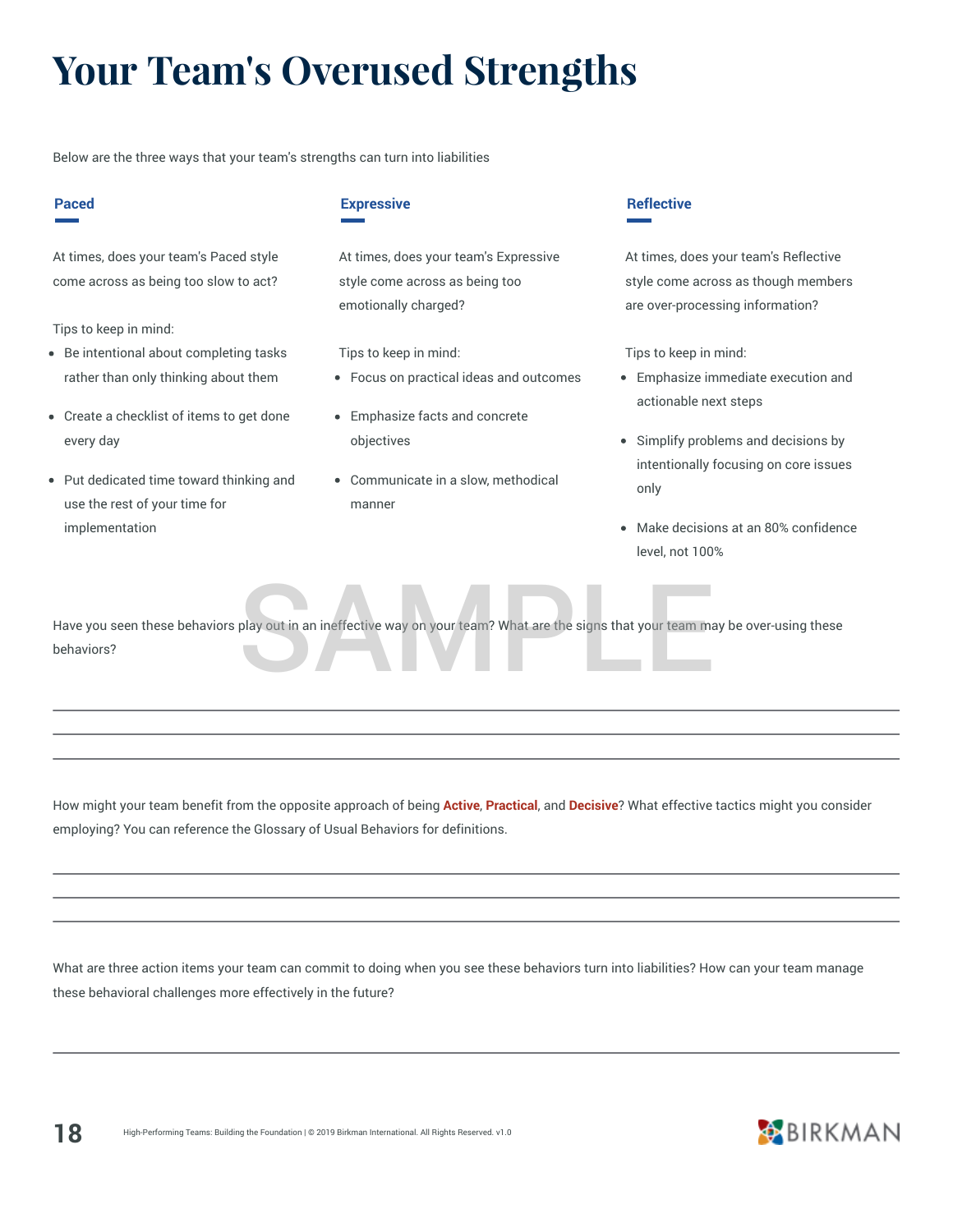### **Your Interests at Work**

High-performing teams understand that each team member is motivated in different ways. They ensure that all Interest areas are accounted for, even those that they do not naturally prioritize.

Your Motivational Focus shows what activities you are most likely to prioritize and value, as well as the enviroments you are most likely to engage in based on your birkman Interests. Below you can see how much you focus on each Interest relative to the others. For reference, the average level of each Interest for the general workplace population is 50, and the maximum value is 99. How much are you more or less motivated by each one?



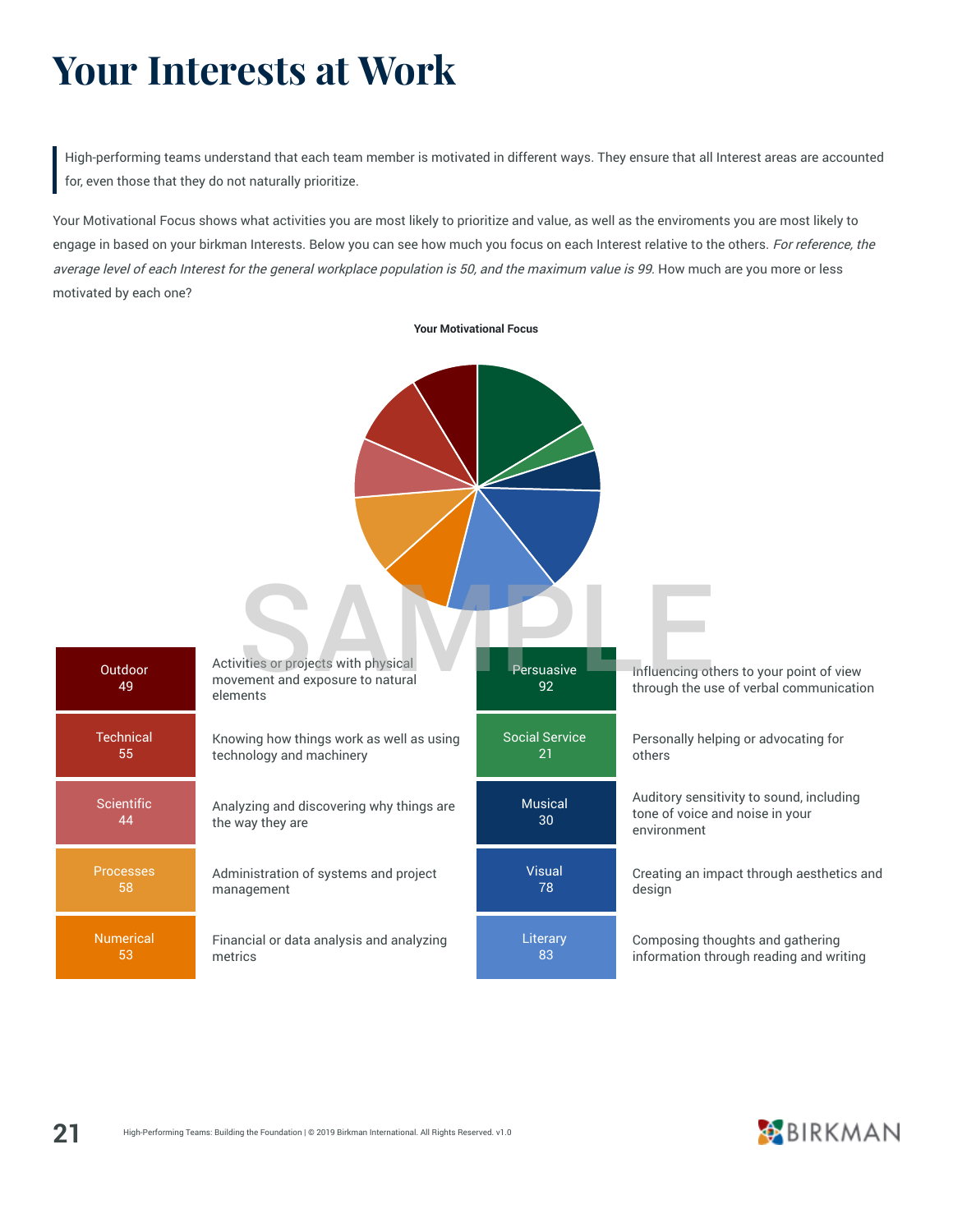### **Motivating Your Team**

Below is a graph of your team's top motivators, which reveals how many members have an above average Interest in each area. Pay attention to the motivational areas that are most extreme for your team.



#### **IMPLEMENTING** Interest in implementation and hands-on work. Solving practical problems. **ANALYZING** Interest in working with data and processes. Doing detailed work. **COMMUNICATING** Interest in working directly with people. Influencing others. **IDEATING** Interest in creative and strategic projects. Working with ideas. Interest in working with<br>data and processes.<br>Doing detailed work.<br>Sample influencing others.<br>Strinterested in 2 Do you need to prioritize these areas more in the work you do? Ba

What areas is your team the least interested in? Do you need to prioritize these areas more in the work you do? Based on your team's function, might this be a blind spot you need to be aware of?

What areas is your team the least interested in? Do you need to prioritize these areas more in the work you do? Based on your team's function, might this be a blind spot you need to be aware of?

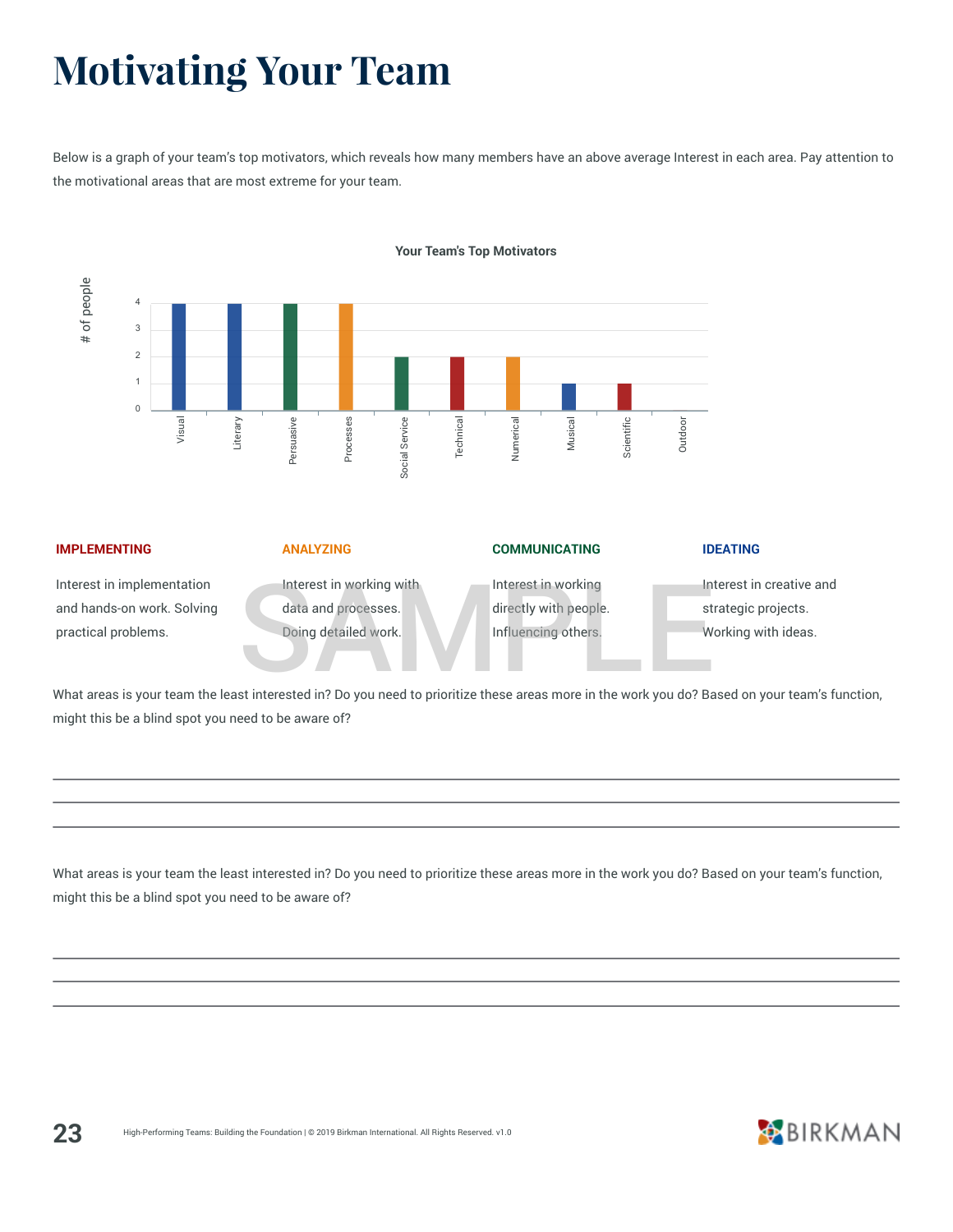### **Communicating Your Needs**

High-performing teams are aware that each member has different Needs. Team members know how to communicate these expectations to ensure they get the support they prefer from their work environment to be most productive.

**Below you will find information on your top three Needs, which are Social Inclusion, Downtime, and Directive Authority.** Review your Needs and identify specific actions you can take or phrases you can communicate to help get your Needs fulfilled.

| <b>Social Inclusion</b>                                                                                                                                                | <b>Communicating my Needs:</b> |
|------------------------------------------------------------------------------------------------------------------------------------------------------------------------|--------------------------------|
| Do you ever feel overwhelmed when you have too much time<br>alone? That may be because you expect social inclusion from<br>others.                                     |                                |
| You may find that:<br>You need to feel included and accepted in social activities and<br>group work.                                                                   |                                |
| You prefer to have many acquaintances.<br>$\bullet$                                                                                                                    |                                |
| <b>Downtime</b>                                                                                                                                                        | <b>Communicating my Needs:</b> |
| Do you ever feel overwhelmed by too many immediate demands?<br>That may be because you expect downtime in your schedule.                                               |                                |
| You may find that:<br>• You expect to have time to allow for thinking and planning.                                                                                    |                                |
| You prefer to slow down your pace at times.<br>$\bullet$                                                                                                               |                                |
| <b>Directive Authority</b>                                                                                                                                             | <b>Communicating my Needs:</b> |
| Do you ever feel frustrated when you don't have the opportunity to<br>openly share your opinions? That may be because you expect a<br>directive authority from others. |                                |
| You may find that:<br>• You need strong, clear, verbal direction from superiors.                                                                                       |                                |
| You prefer environments that encourage the voicing of opinions.<br>$\bullet$                                                                                           |                                |

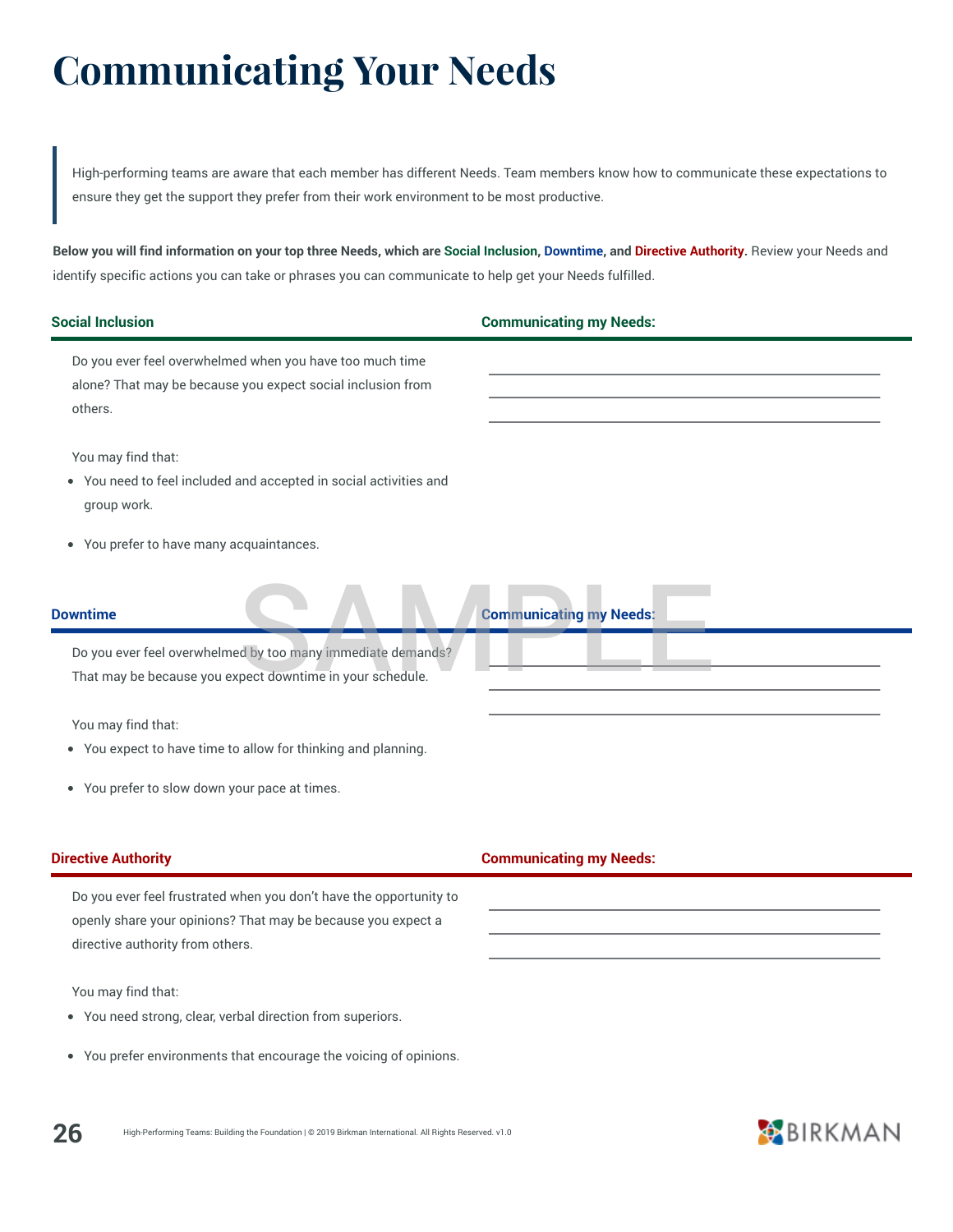## **Action Plan: Team Analysis**

It's important to document next steps and to put insights into action. Work with your team to complete the Team Analysis below.

| <b>Purpose</b>       | <b>Clarity</b>                               | <b>Psychological Safety</b> |  |  |
|----------------------|----------------------------------------------|-----------------------------|--|--|
|                      | Team Current Climate                         |                             |  |  |
|                      |                                              |                             |  |  |
|                      |                                              |                             |  |  |
|                      |                                              |                             |  |  |
|                      |                                              |                             |  |  |
|                      |                                              |                             |  |  |
| <b>Key Learnings</b> |                                              |                             |  |  |
|                      |                                              |                             |  |  |
|                      |                                              |                             |  |  |
|                      | Challenges and Opportunities for Development |                             |  |  |
|                      |                                              |                             |  |  |
|                      |                                              |                             |  |  |
|                      |                                              |                             |  |  |
|                      |                                              |                             |  |  |
|                      |                                              |                             |  |  |

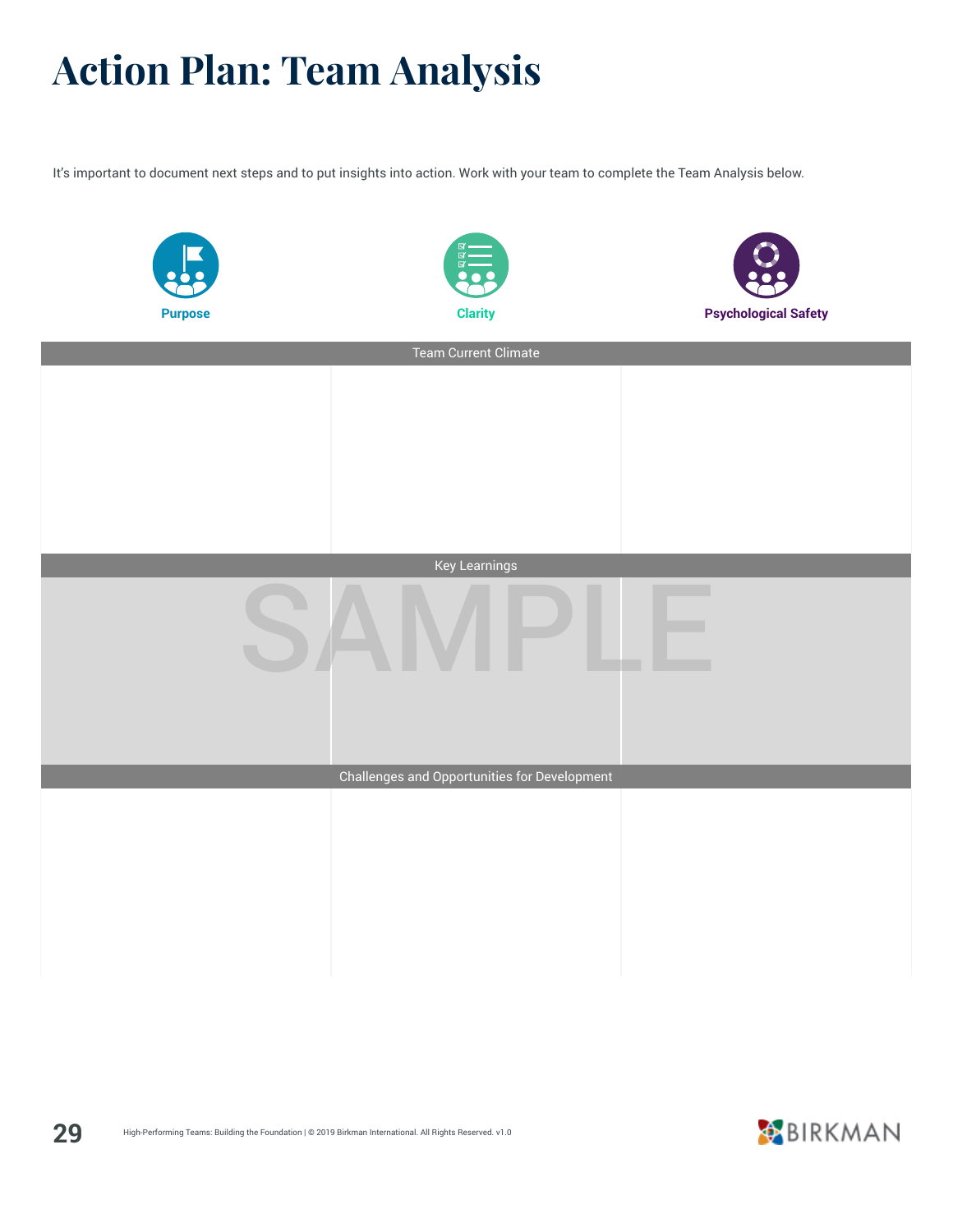### **Impact Future Outcomes**

Now, using your findings from the "Challenges and Opportunities for Development" on the previous page, create an Action Plan to purposefully impact your team's future outcomes.

#### **Description of Challenge: Description of Desired Outcome:**

| <b>Tasks or Objectives</b> | Stakeholder(s)      | <b>Resources</b> | <b>Due Date</b>         |
|----------------------------|---------------------|------------------|-------------------------|
| What do we need to do?     | Who is responsible? | What do we need? | When should it be done? |
|                            |                     |                  |                         |
|                            |                     |                  |                         |
|                            |                     |                  |                         |
|                            |                     |                  |                         |
|                            |                     |                  |                         |
|                            |                     |                  |                         |
|                            |                     |                  |                         |
|                            |                     |                  |                         |
|                            |                     |                  |                         |
|                            |                     |                  |                         |
|                            |                     |                  |                         |
|                            |                     |                  |                         |
|                            |                     |                  |                         |
|                            |                     |                  |                         |
|                            |                     |                  |                         |
|                            |                     |                  |                         |
|                            |                     |                  |                         |
|                            |                     |                  |                         |
|                            |                     |                  |                         |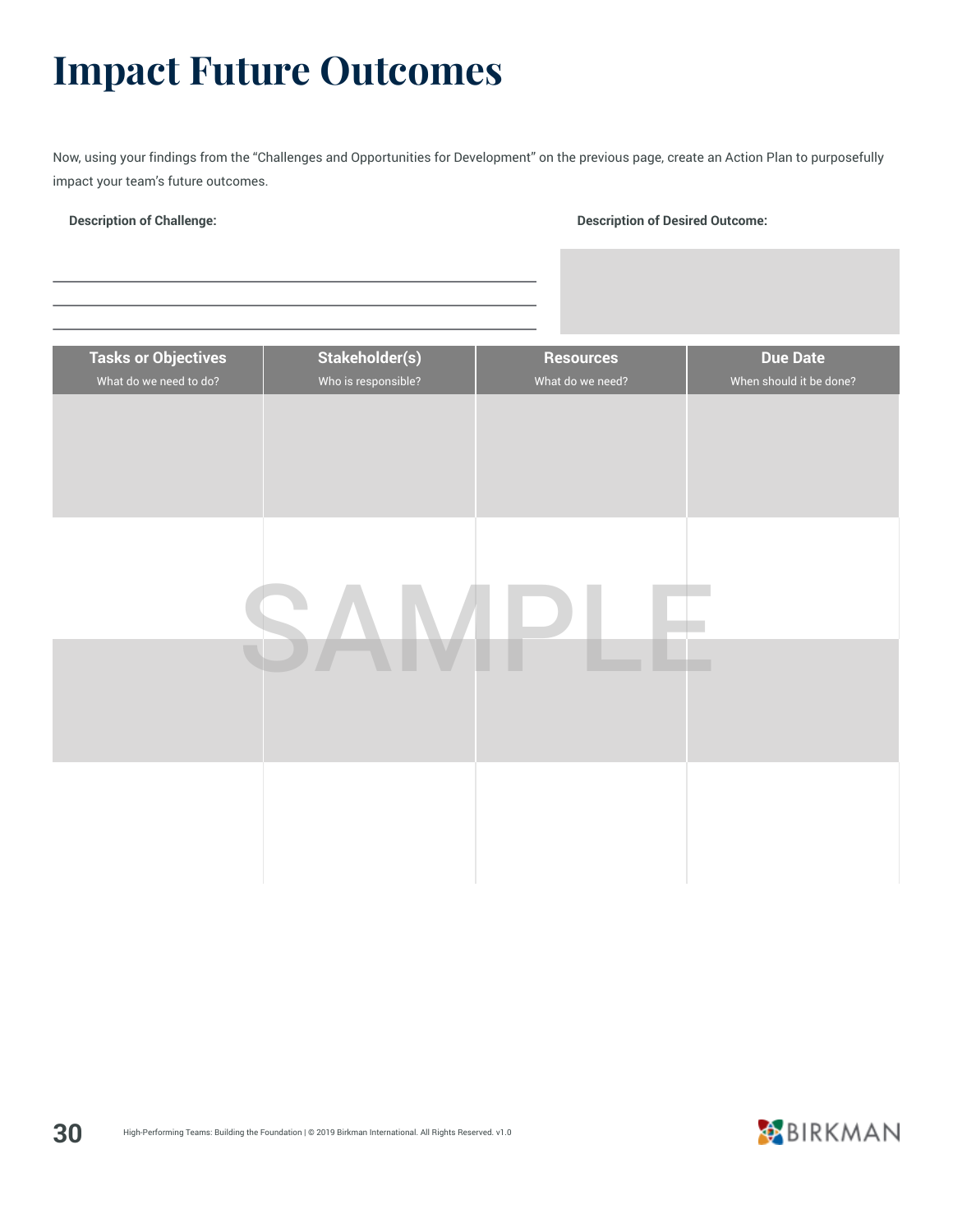### **D. Demo**

### **My Usual Behaviors are...**